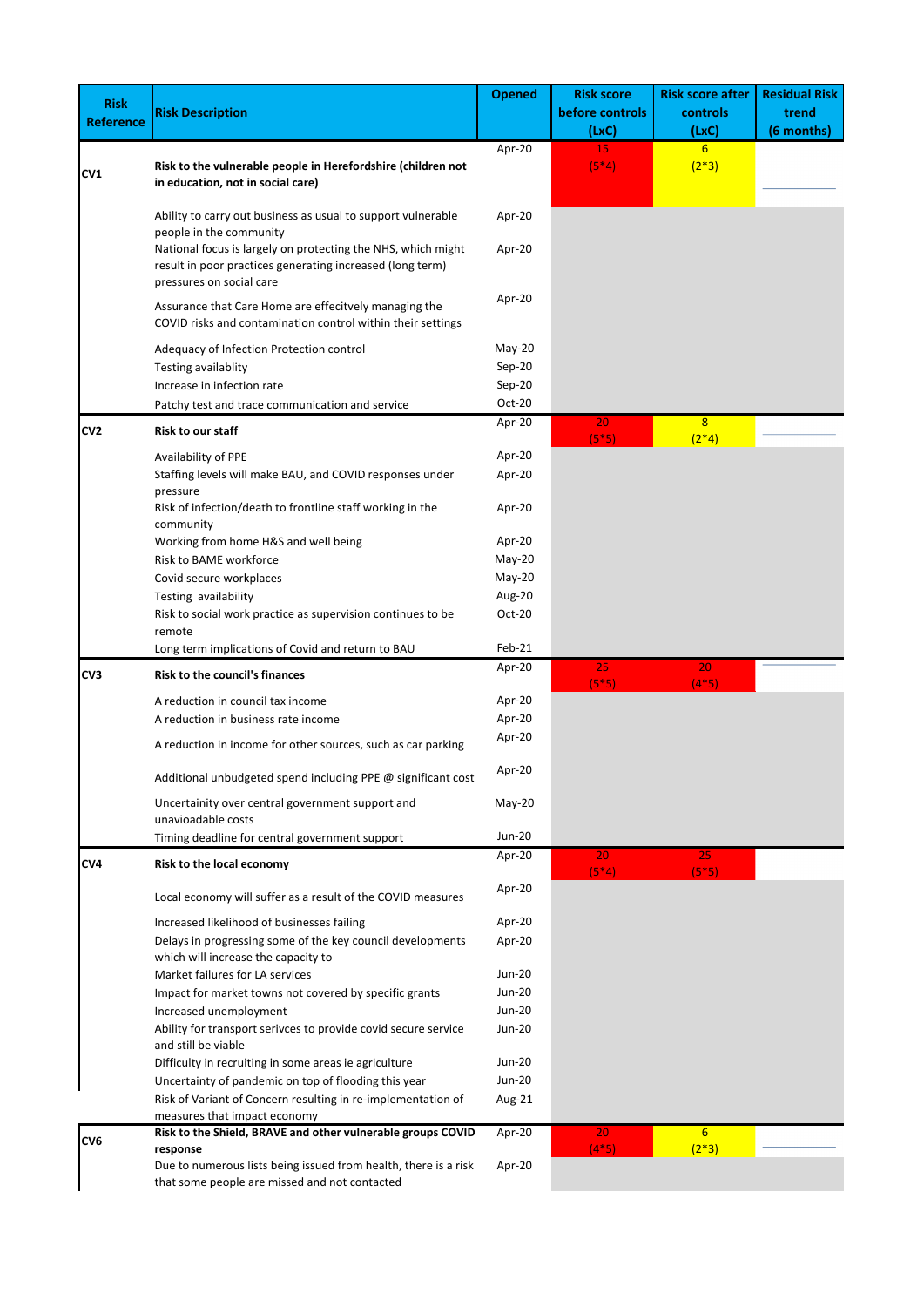|             | Fragile processes have been developed to support immediate<br>resolution, which rely too heavily on individuals and single<br>points of failure.                                                              | Apr-20        |               |                             |  |
|-------------|---------------------------------------------------------------------------------------------------------------------------------------------------------------------------------------------------------------|---------------|---------------|-----------------------------|--|
|             | Sufficiency of foster care places                                                                                                                                                                             | <b>Jun-20</b> |               |                             |  |
|             | Availability of volunteers and shield buddies as normal duties<br>resume                                                                                                                                      | <b>Jun-20</b> |               |                             |  |
|             | Impact of public realm changes for the visually impaired                                                                                                                                                      | Jun-20        |               |                             |  |
|             | Increase in infection rates                                                                                                                                                                                   | Sep-20        |               |                             |  |
|             | Testing ability                                                                                                                                                                                               | Sep-20        |               |                             |  |
|             | Patchy test and trace communications and serivce                                                                                                                                                              | Oct-20        |               |                             |  |
| CV7         | Risks to Communications and national messaging                                                                                                                                                                | Apr-20        | 9<br>$(3*3)$  | $6 \overline{6}$<br>$(2*3)$ |  |
|             | Herefordshire council might not agree with the national<br>messaging                                                                                                                                          | Apr-20        |               |                             |  |
|             | The requirement to respond to the national governments<br>decisions quickly poses a risk to the council                                                                                                       | May-20        |               |                             |  |
|             | Messages not understood due to unclear messaging and                                                                                                                                                          | $May-20$      |               |                             |  |
|             | different counties/welsh border.                                                                                                                                                                              |               |               |                             |  |
|             | Inaccesible communications not reaching audience                                                                                                                                                              | Jun-20        |               |                             |  |
| CV8         | Risk to delivery of Strategic Objectives                                                                                                                                                                      | Apr-20        | 20<br>$(4*5)$ | 16<br>$(4*4)$               |  |
|             | Transformational projects stalling due to inability to<br>build/develop/transform services                                                                                                                    | May-20        |               |                             |  |
|             | HE ability/pressures                                                                                                                                                                                          | <b>Jun-20</b> |               |                             |  |
|             | Lockdowns and further restrictions                                                                                                                                                                            | $Sep-20$      |               |                             |  |
|             | Risk of non compliance with advice/guidance by general                                                                                                                                                        | Jun-20        | 25            | 15                          |  |
| CV9         | public                                                                                                                                                                                                        |               | $(5*5)$       | $(3*5)$                     |  |
|             | Non compliance by members of public                                                                                                                                                                           | Apr-20        |               |                             |  |
|             | Pressure on council enforcement resources                                                                                                                                                                     | Jun-20        |               |                             |  |
|             | Not securing court orders                                                                                                                                                                                     | Aug-20        |               |                             |  |
|             | Increase in infection rates                                                                                                                                                                                   | Sep-20        |               |                             |  |
|             | Risk from international travel and non-compliance with<br>quaratine requirements on return.                                                                                                                   | Apr-21        |               |                             |  |
| <b>CV10</b> | Risk of larger outbreaks leading to wider lockdown                                                                                                                                                            | Jun-20        | 15<br>$(3*5)$ | 15<br>$(3*5)$               |  |
|             | LA not have powers for wider lockdown                                                                                                                                                                         | Jun-20        |               |                             |  |
|             | Community tensions rising                                                                                                                                                                                     | <b>Jun-20</b> |               |                             |  |
|             | Local authority and local system capacity being overwhelmed<br>if multiple large outbreaks occur simultaneously                                                                                               | Jul-20        |               |                             |  |
|             | Increase in infection rate                                                                                                                                                                                    | Sep-20        |               |                             |  |
|             | School reopening                                                                                                                                                                                              | Sep-20        |               |                             |  |
|             | Variant of concern spread within the county                                                                                                                                                                   | Apr-21        |               |                             |  |
|             |                                                                                                                                                                                                               | Aug-21        |               |                             |  |
|             | Staff cannot be recruited to key COVID-19 response positions                                                                                                                                                  | Jun-20        |               | 8                           |  |
| CV11        | <b>Missed education for Herefordshire learners</b>                                                                                                                                                            |               | 25<br>$(5*5)$ | $(3*4)$                     |  |
|             | Impact of lack of learning /virtual learning capability                                                                                                                                                       | <b>Jun-20</b> |               |                             |  |
|             | Parental and school tensions                                                                                                                                                                                  | Jun-20        |               |                             |  |
|             | Non-attendance for September return                                                                                                                                                                           | Aug-20        |               |                             |  |
|             | Schools returned and preparing for virtual learning                                                                                                                                                           | Sep-20        |               |                             |  |
|             | Ability to catch up on missed education                                                                                                                                                                       | Sep-20        |               |                             |  |
| CV12        | Lack of digital inclusion /IT                                                                                                                                                                                 | Jun-20        | 12<br>$(4*3)$ | 12<br>$(4*3)$               |  |
|             | Superfast broadband not accesible to all                                                                                                                                                                      | <b>Jun-20</b> |               |                             |  |
|             | Digital inclusion - feeling more excluded                                                                                                                                                                     | Jun-20        |               |                             |  |
|             | Cyber security risk increasing given increase of matter online                                                                                                                                                | Jun-20        |               |                             |  |
|             | IT still within the council having an impact on delivery                                                                                                                                                      | <b>Nov-20</b> |               |                             |  |
| CV13        | Risk to the Council's reputation                                                                                                                                                                              | <b>Nov-20</b> | 25<br>$(5*5)$ | 8 <sup>2</sup><br>$(2*4)$   |  |
|             | Introduction of local rapid testing at scale places expectations<br>on council to make this an effective, well-run service for an<br>estimated 6-12 months. No clear national policy yet from end<br>of June. | <b>Nov-20</b> |               |                             |  |